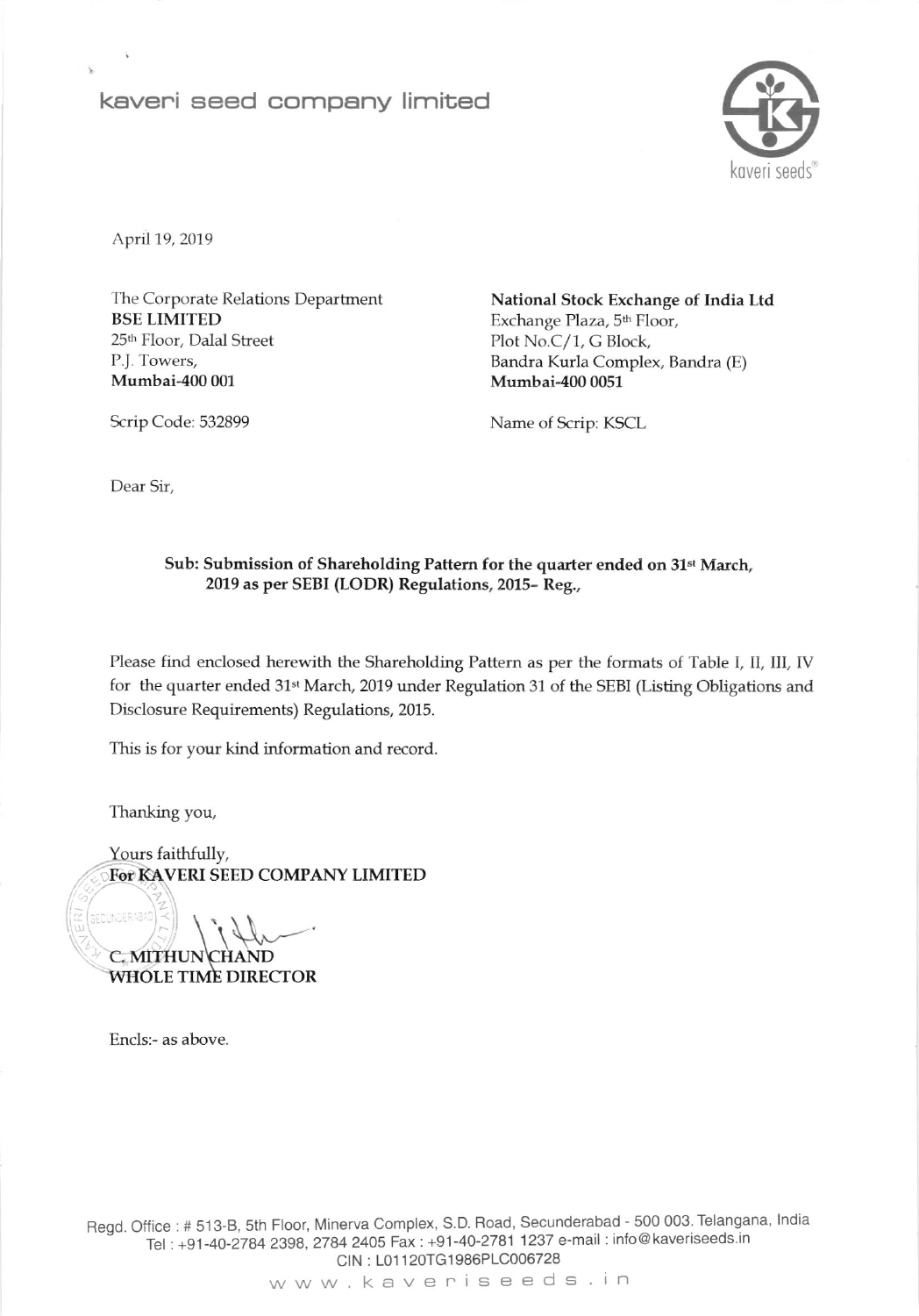| <b>Holding of Specified Securities</b>                                                                                                     |                                                                                        |      |                 |  |  |  |  |  |  |  |  |
|--------------------------------------------------------------------------------------------------------------------------------------------|----------------------------------------------------------------------------------------|------|-----------------|--|--|--|--|--|--|--|--|
| Annexure - I                                                                                                                               |                                                                                        |      |                 |  |  |  |  |  |  |  |  |
| 1. Name of Listed Entity:<br>KAVERI SEED COMPANY LIMITED                                                                                   |                                                                                        |      |                 |  |  |  |  |  |  |  |  |
| 2. Scrip Code/Name of Scrip/Class of Security                                                                                              |                                                                                        |      |                 |  |  |  |  |  |  |  |  |
| 3. Share Holding Pattern Filed under: Reg. 31(1)(a)/Reg. 31(1)(b)/Reg.31(1)(c)                                                             |                                                                                        |      |                 |  |  |  |  |  |  |  |  |
|                                                                                                                                            | a. If under 31(1)(b) then indicate the report for Quarter ending                       |      |                 |  |  |  |  |  |  |  |  |
|                                                                                                                                            | b. If under $31(1)(c)$ then indicate date of allotment/extinguishment                  |      |                 |  |  |  |  |  |  |  |  |
| 4. Declaration: The Listed entity is required to submit the following declaration to the extent of submission of information:-             |                                                                                        |      |                 |  |  |  |  |  |  |  |  |
|                                                                                                                                            |                                                                                        |      |                 |  |  |  |  |  |  |  |  |
|                                                                                                                                            | Particulars                                                                            | Yes* | No <sup>*</sup> |  |  |  |  |  |  |  |  |
|                                                                                                                                            | Whether the Listed Entity has issued any partly paid up shares?                        |      |                 |  |  |  |  |  |  |  |  |
|                                                                                                                                            | Whether the Listed Entity has issued any Convertible Securities or Warrants?           |      |                 |  |  |  |  |  |  |  |  |
| 3                                                                                                                                          | Whether the Listed Entity has any shares against which depository receipts are issued? |      |                 |  |  |  |  |  |  |  |  |
| 4                                                                                                                                          | Whether the Listed Entity has any shares in locked-in?                                 |      |                 |  |  |  |  |  |  |  |  |
| Whether any shares held by promoters are pledge or otherwise encumbered?                                                                   |                                                                                        |      |                 |  |  |  |  |  |  |  |  |
| * If the Listed Entity selects the option 'No' for the questions above, the columns for the partly paid up shares, Outstanding Convertible |                                                                                        |      |                 |  |  |  |  |  |  |  |  |
| Securities/Warrants, depository receipts, locked-in shares, No of shares pledged or otherwise encumbered by promoters, as                  |                                                                                        |      |                 |  |  |  |  |  |  |  |  |
| applicable, shall not be displayed at the time of dissemination on the Stock Exchange website. Also wherever there is 'No' declared        |                                                                                        |      |                 |  |  |  |  |  |  |  |  |
| by Listed Entity in above table the values will be considered as 'Zero' by default on submission of the format of holding of specified     |                                                                                        |      |                 |  |  |  |  |  |  |  |  |
| securities.                                                                                                                                |                                                                                        |      |                 |  |  |  |  |  |  |  |  |
|                                                                                                                                            |                                                                                        |      |                 |  |  |  |  |  |  |  |  |

I

 $\overline{\mathcal{F}}$ 

For KAVERI SEED COMPANY LTD.

Whole time Director.